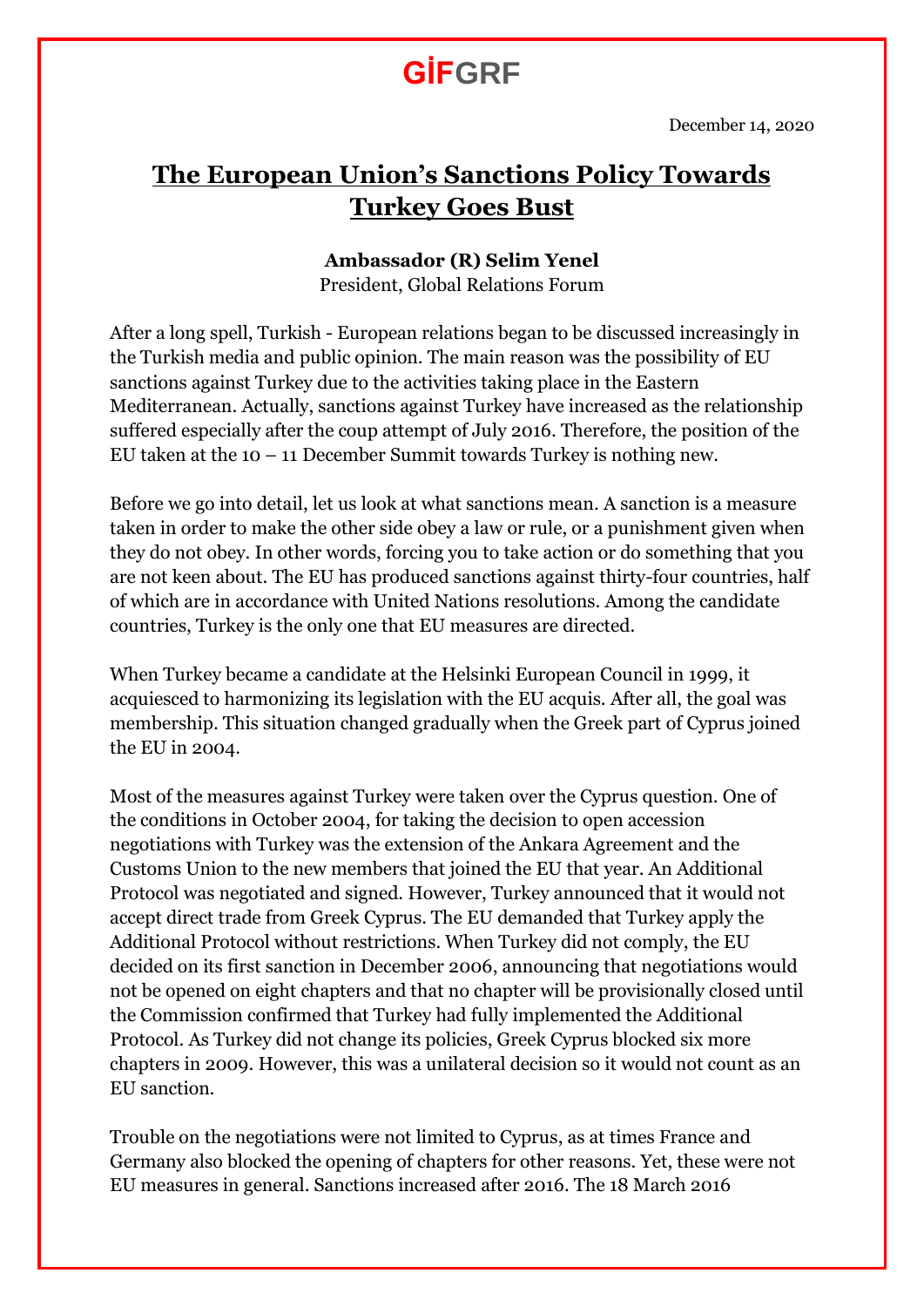# **GİFGRF**

Statement on the migration issue had also decided on advancing the accession negotiations, finalising the liberalization of visas, modernizing the Customs Union and having regular meetings at all levels including Summits. However, in December 2016, the EU taking issue with the situation of human rights, the rule of law and democracy regarding Turkey's actions in the fight against the Gülenist movement (FETÖ), decided that no new chapters would be opened.

The sanctions increased after 2018. The General Affairs Council conclusions of June 2018, repeated that under the (then) currently prevailing circumstances, (meaning the humans right situation) Turkey's accession negotiations came to a standstill and that no further chapters would be considered for opening or closing. The additional measure being that no further work towards the modernisation of the Customs Union was foreseen.

The Cyprus issue has never lacked in upsetting the relationship. Due to the activities in the East Mediterranean, the EU widened its sanctions in July 2019 by:

- suspending negotiations on the Comprehensive Air Transport Agreement,
- agreeing not to hold the Association Council and further meetings of the EU-Turkey high-level dialogues (political, economic, energy, transport) for the time being,
- reducing the pre-accession assistance to Turkey for 2020 and inviting the European Investment Bank to review its lending activities in Turkey, notably with regard to sovereign-backed lending.

In addition to this, in November 2019, the EU established a new, restrictive framework which targeted two Turkish citizens in February 2020.

At the expense of repeating, the EU, either due to the Cyprus issue or the justice and fundamental rights situation in Turkey, first blocked a few, then all of the negotiating chapters, halted the modernization of the Customs Union, reduced financial cooperation and stopped all kinds of dialogue.

However, these measures did not produce any change in Turkey's stance. On the contrary, it increased mistrust and recrimination. Standing behind Greek Cyprus and the few members that supported it, the EU did not act in a balanced manner and fuelled mistrust.

Overall, all these explained above demonstrates once again that sanctions do not produce the desired result. For this reason, last October the EU offered a carrot of sorts by agreeing "to launch a positive political EU-Turkey agenda with a specific emphasis on the modernization of the Customs Union and trade facilitation, people